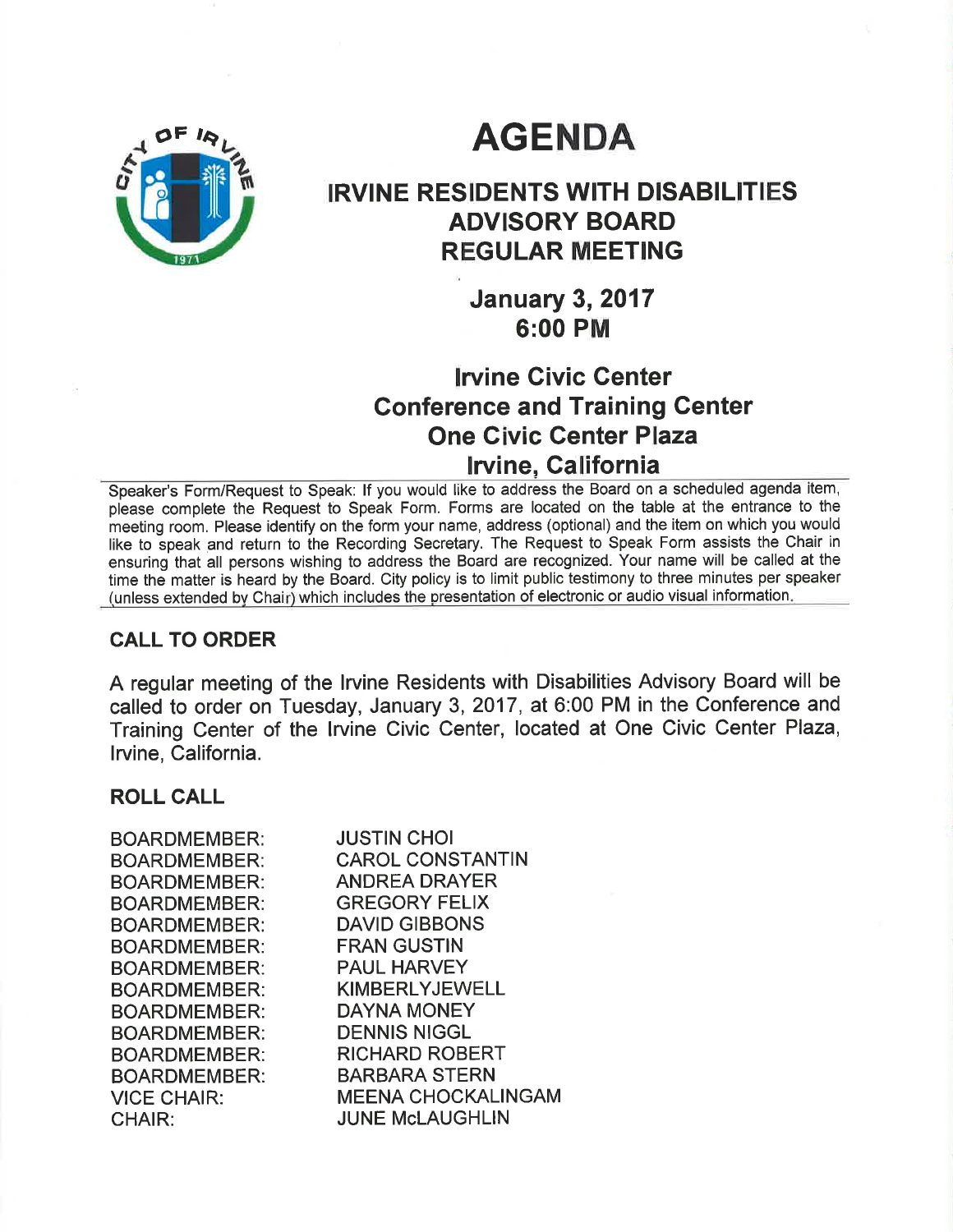# INTRODUCTIONS

# PRESENTATIONS

Irvine Junior Games and Irvine Children's Fund - Sharon Wellikson, Irvine Children's Fund Executive Director

## ANNOUNCEMENTS/COMMITTEE REPORTS/BOARD REPORTS

Announcements are for the purpose of presenting brief comments or reports, are subject California Government Code Section 54954.2 of the Brown Act and are limited to 15 minutes per meeting.

#### Announcements/Reports

- <sup>1</sup>. Staff Announcements/Reports
	- Disability Services Program update
- 2. Boardmember Announcements/Reports

## **Committee Announcements/Reports**

3. Community Awards Program Nominations

## ADDITIONS AND DELETIONS TO THE AGENDA

Additions to the agenda are limited by California Government Code Section 54954.2 of the Brown Act and for those items that arise after the posting of the Agenda and must be acted upon prior to the next Board meeting.

## PUBLIC COMMENTS

Any member of the public may address the Board on items within the Board's subject matter jurisdiction but which are not listed on the Agenda during PUBLIC COMMENTS. However, no action may be taken on matters that are not part of the posted agenda. PUBLIC COMMENTS are scheduled for 30 minutes and are limited to 3 minutes per person. lf you wish to speak, please complete a Speaker's Form and submit it to the Recording Secretary.

## BOARD BUSINESS

# I. APPROVAL OF IRVINE RESIDENTS WITH DISABILITIES ADVISORY BOARD MINUTES

AGTION: Approve minutes of the lrvine Residents with Disabilities Advisory Board regular meeting held November 1,2016.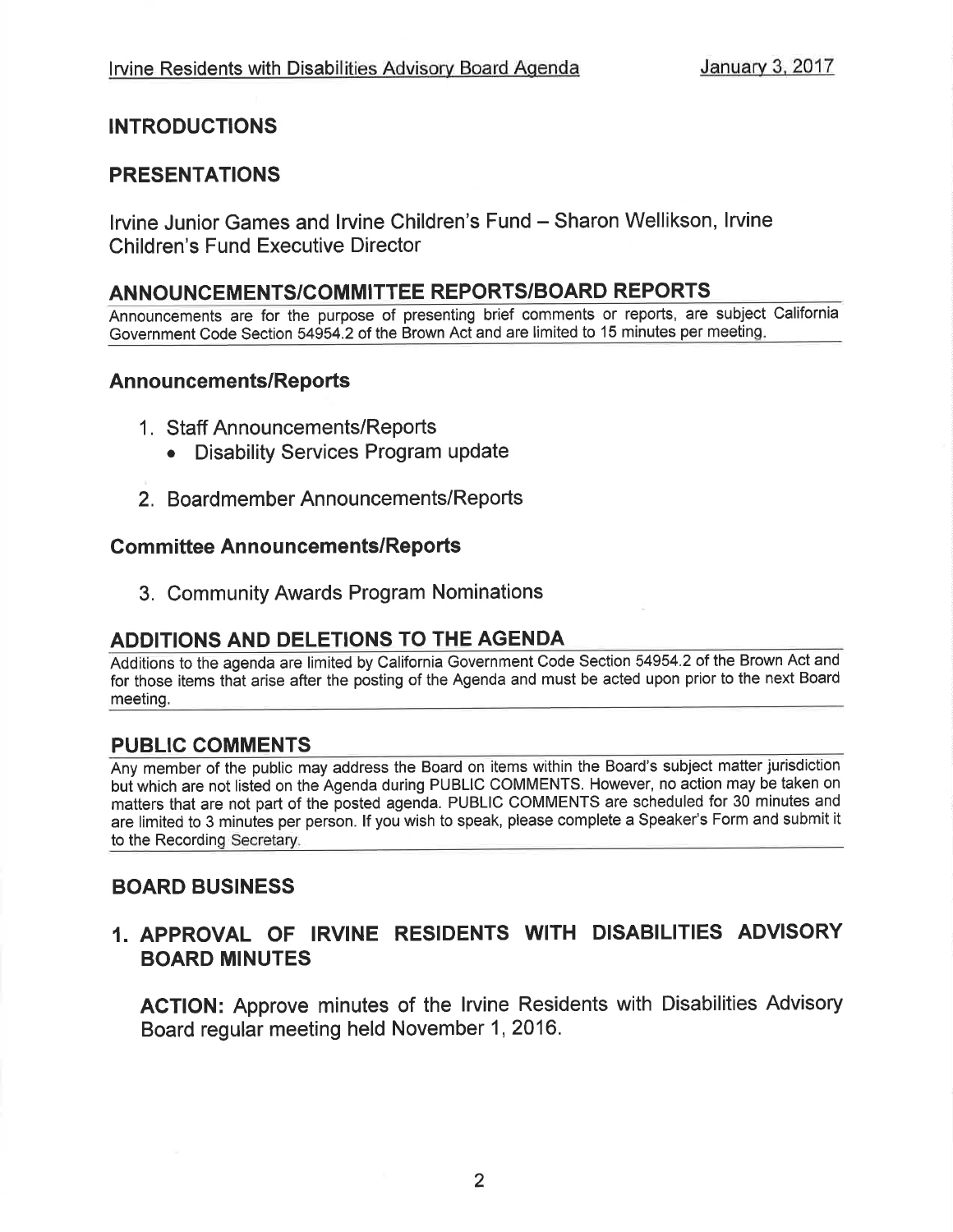# BOARD DISCUSSION

- o Needs Assessment Request for Proposal Update
- Board Presentation Calendar
- IUSD Para-athletes advocacy grades
- ABLE Act
- Uber Assist
- . Cell Phone Locator/Tracking Application "tile"

ADJOURNMENT to an lrvine Residents with Disabilities Advisory Board regular meeting, Tuesday, February 7, 2017, 6:00 PM lrvine Civic Center, Conference Training room, 1 Civic Center Plaza, Irvine, California.